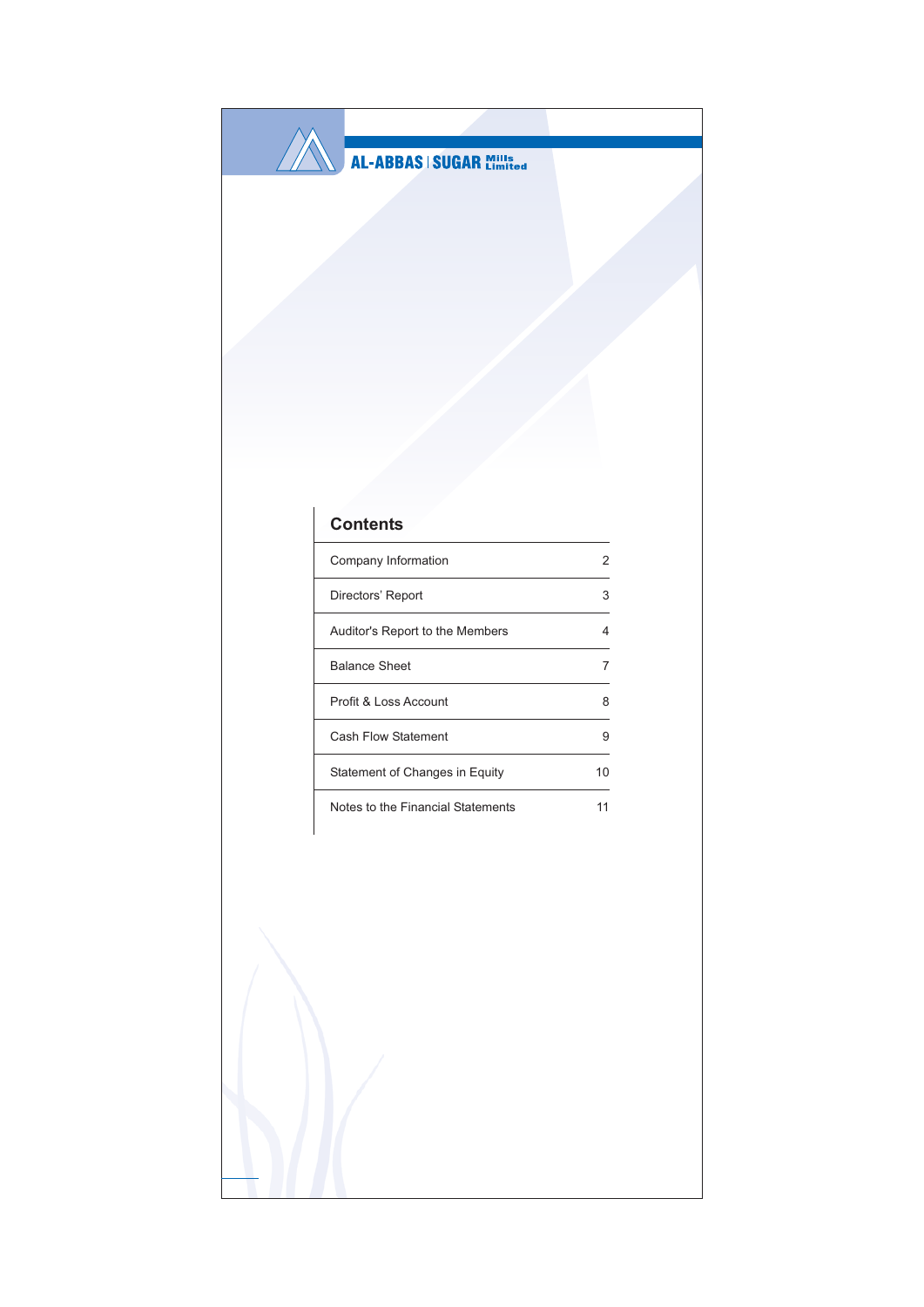## **COMPANY INFORMATION**

## **BOARD OF DIRECTORS**

Muhammad Iqbal Usman Shunaid Qureshi Asim Ghani Duraid Qureshi Munawar A. Siddiqui Munaf Ibrahim Shahid Anwar

**COMPANY SECRETARY** Khursheed Anwer

**CHIEF FINANCIAL OFFICER** Zuhair Abbas - ACA

**AUDIT COMMITTEE** Muhammad Iqbal Usman Duraid Qureshi Asim Ghani

**AUDITORS** Hyder Bhimji & Co.

**LEGAL ADVISOR** Usmani & Iqbal

**BANKERS** 

Al-Baraka Islamic Bank Allied Bank Limited **Bank Al-Falah Limited** Habib Bank Limited **MCB Bank Limited** Saudi Pak Commercial Bank Limited Standard Chartered Bank Limited United Bank Limited

## **REGISTERED OFFICE**

2nd Floor, Pardesi House, Survey No. 2/1, R.Y. 16, Old Queens Road, Karachi - 74000 Tel: 92-21-111-111-224 Fax: 92-21-2470090 Website: www.aasml.com

## **FACTORY LOCATIONS**

1) Mirwah Gorchani, Distt. Mirpurkhas, Sindh 2) Main National Highway, Dhabeji, Sindh

Chairman **Chief Executive** Director Director Director Director Director

Chairman Member Member

**Chartered Accountant** 

Advocate & Solicitors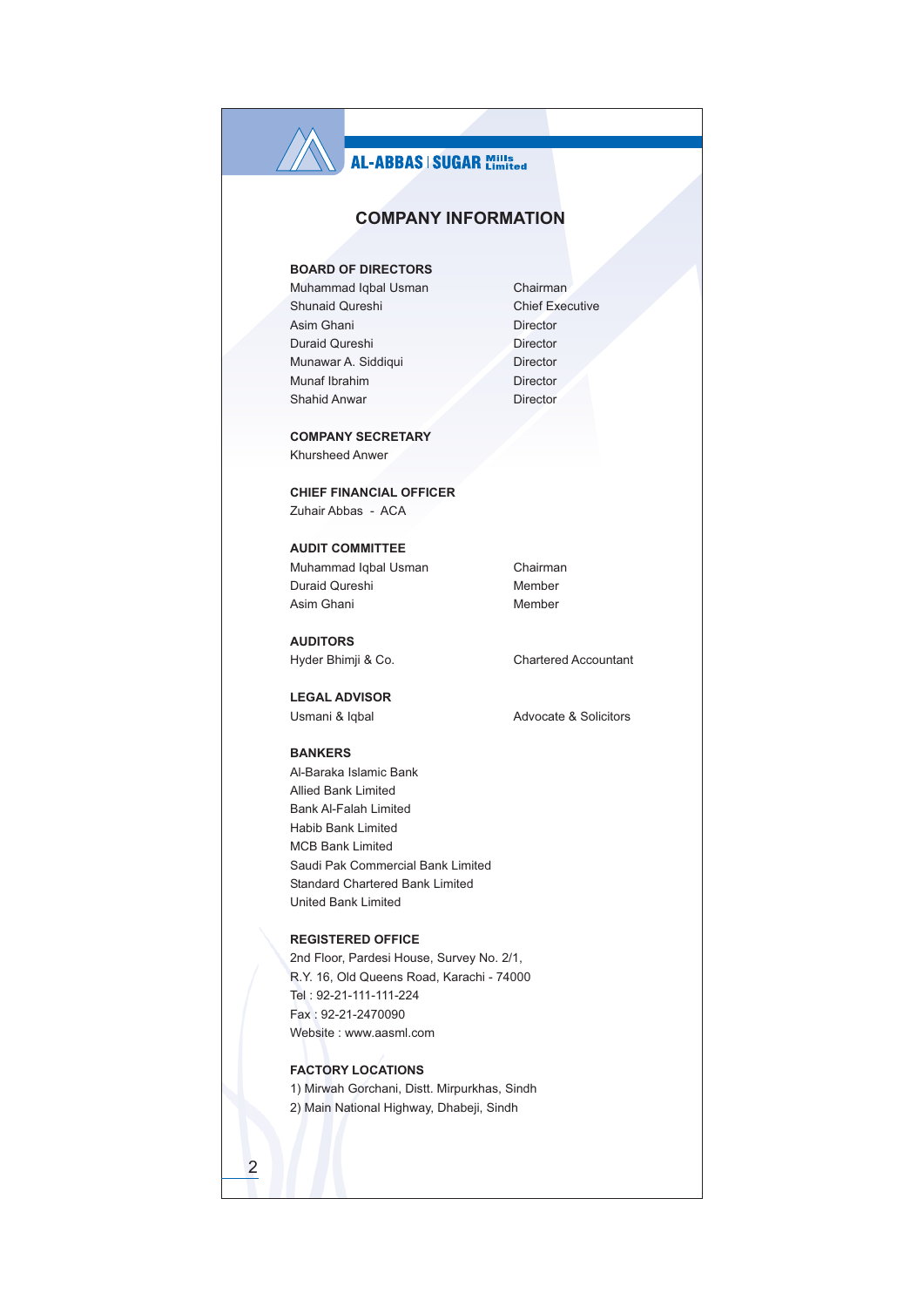## **DIRECTORS' REPORT**

The directors are pleased to present the financial statements for the half year ended March 31, 2008.

The financial results of the Company during the period under review compared with the corresponding period are summarized below:

The profit and loss account for the half year under review is as follows:

|                        | <b>Half year</b><br>ended March<br>31, 2008 | <b>Half year</b><br>ended March<br>31, 2007 |
|------------------------|---------------------------------------------|---------------------------------------------|
|                        |                                             | (Rs. in thousand)                           |
| Operating profit       | 128,255                                     | 104,212                                     |
| Other operating income | 7,962                                       | 4,591                                       |
|                        | 136,217                                     | 108,803                                     |
| Finance cost           | (79, 139)                                   | (20, 499)                                   |
| Profit before taxation | 57,078                                      | 88.304                                      |
| Provision for taxation | (7,980)                                     | (20,274)                                    |
| Profit after taxation  | 49.098                                      | 68,030                                      |
| Earnings per share     | 2.83                                        | 3.92                                        |

## **OPERATING RESULTS**

During the half year under review, your Company registered an increase of Rs. 24.043 million in operating profit compared to Rs. 104.212 million in the corresponding period of last year showing an increase of 23.07%. However. profit earned after taxation decreased to Rs. 49.098 million compared to Rs. 68.030 million in the corresponding period of last year mainly due to increase in finance cost showing a decrease of 27.83% in the profit.

## Sugar unit

The operational data is given below:

## **Operational data**

|                         | <b>Half year</b><br>ended March<br>31, 2008 | <b>Half year</b><br>ended March<br>31, 2007 |
|-------------------------|---------------------------------------------|---------------------------------------------|
|                         |                                             |                                             |
| Date of start of season | <b>November</b>                             | November                                    |
|                         | 15, 2007                                    | 12, 2006                                    |
| No. of days worked      | 138                                         | 140                                         |
| Crushing (M. Tons)      | 597,869                                     | 442,394                                     |
| Production (M. Tons)    | 59,840                                      | 42,953                                      |
| Recovery (%)            | 10.06                                       | 9.73                                        |
|                         |                                             |                                             |
|                         |                                             | 3                                           |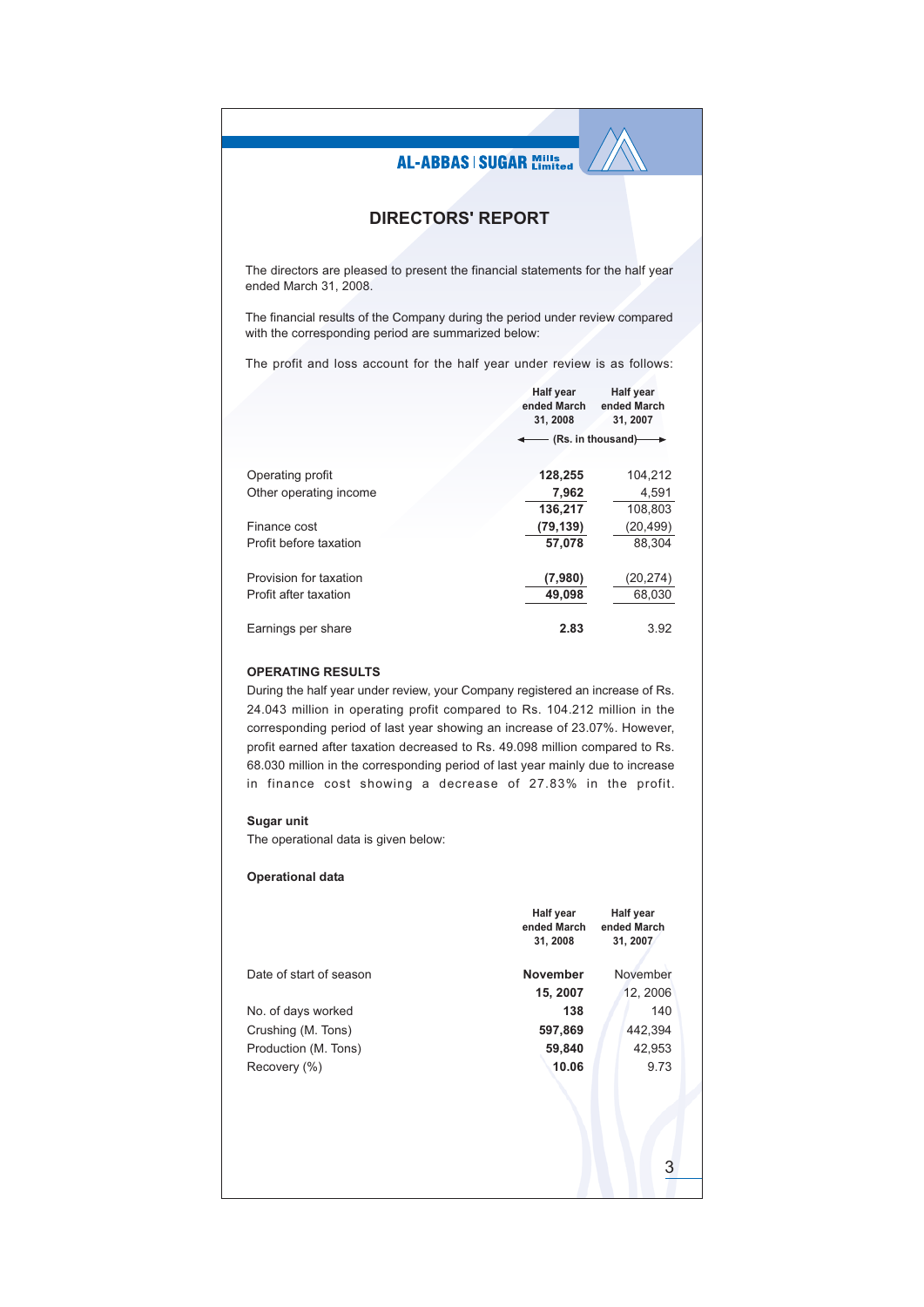## **AL-ABBAS | SUGAR Millister**

The Sugar cane crushing season started on November 15, 2007 and your Company crushed 597,869 M.T. sugar cane up to March 31, 2008 compared to 442,394 M.T. sugar cane in the corresponding period of last year showing an increase of 35.14%. The Company also registered an increase in the production of white bagged sugar by 16,887 M.T. from 42,953 M.T. of last year to the corresponding period of this year of 59,840 M.T. showing an increase of 39.32%. The Company produced 1,196,800 bags of 50 k.g. each this year. It is the second time since the inception of your Company that we have achieved such phenomenal production. Despite various constraints confronting the sugar industry as a whole including falling sugar sale prices compared to prevailing in last year, your Company managed to earn profit in sugar segment of the Company This achievement was possible due to operational efficiencies and procurement of high quality sugar cane.

#### **Distillery unit**

The operational data is given below:

#### **Operational data**

|                       |             | <b>Half year</b><br>ended March<br>31, 2008 | Half year<br>ended March<br>31, 2007 |
|-----------------------|-------------|---------------------------------------------|--------------------------------------|
| No. of days worked    | - Unit - I  | 177                                         | 162                                  |
|                       | - Unit - II | 175                                         | 145                                  |
| Production (M. Tons)  | - Unit - I  | 11,673                                      | 10,526                               |
|                       | - Unit - II | 11,680                                      | 9,660                                |
| Capacity attained (%) | - Unit - I  | 98                                          | 93                                   |
|                       | - Unit - II | 98                                          | 95                                   |

During the period under review, the distillery unit of your Company performed very well and achieved capacity utilization of 98% far exceeding the performance achieved last year. Your Company faced formidable challenges as usual confronting with scarce availability of molasses and export orders. The Company was well aware of these bottlenecks and had been focusing to overcome these problems with strenuous efforts. As a result, the production and sales increased by 13.56% and 14.26% respectively, as compared to the corresponding period of last year. Such par excellence performance of the distillery unit has resulted in overall profit of the Company.

## MEDIUM DENSITY FIBRE BOARD DIVISION

The Medium Density Fibre Board unit started its commercial production from April 1, 2007. The plant has been operating intermittently due to various constraints including short sanding facility. During the period under review, the plant produced 64.409 sheets and including stock in hand, sold 80.798 sheets. Our product enjoys wider acceptability in the market and has created a niche on the market. However, your Company remained constrained mainly due to<br>short sanding facility. The Company has already placed an order and established a letter of credit for a top of the line sanding unit expected to arrive by July 2008. The installation of new sanding unit shall enable the Company to cater the additional demand of MDFB and laminated sheets so the output and profitability could be increased in coming years.

#### **CARBIDE AND ALLIED DIVISION**

The Calcium Carbide division has produced 1,670 M.T. and sold 1.228 M.T. during the period under review. Our Company is a major producer of Calcium Carbide which fully conforms to the international standards. Our product is well accepted by the market and could cater the need of the entire country. However, due to unbridled import of Calcium Carbide from China at reduced rate of custom duty from 25% to 15% announced by the Government during last Federal Budget 2007-08, its production capacity is not fully utilized. The Management has been making vigorous efforts with the Government to restore the custom duty to its pre-budget rate of 25% so this indigenous industry is protected and put back on track.

 $\overline{4}$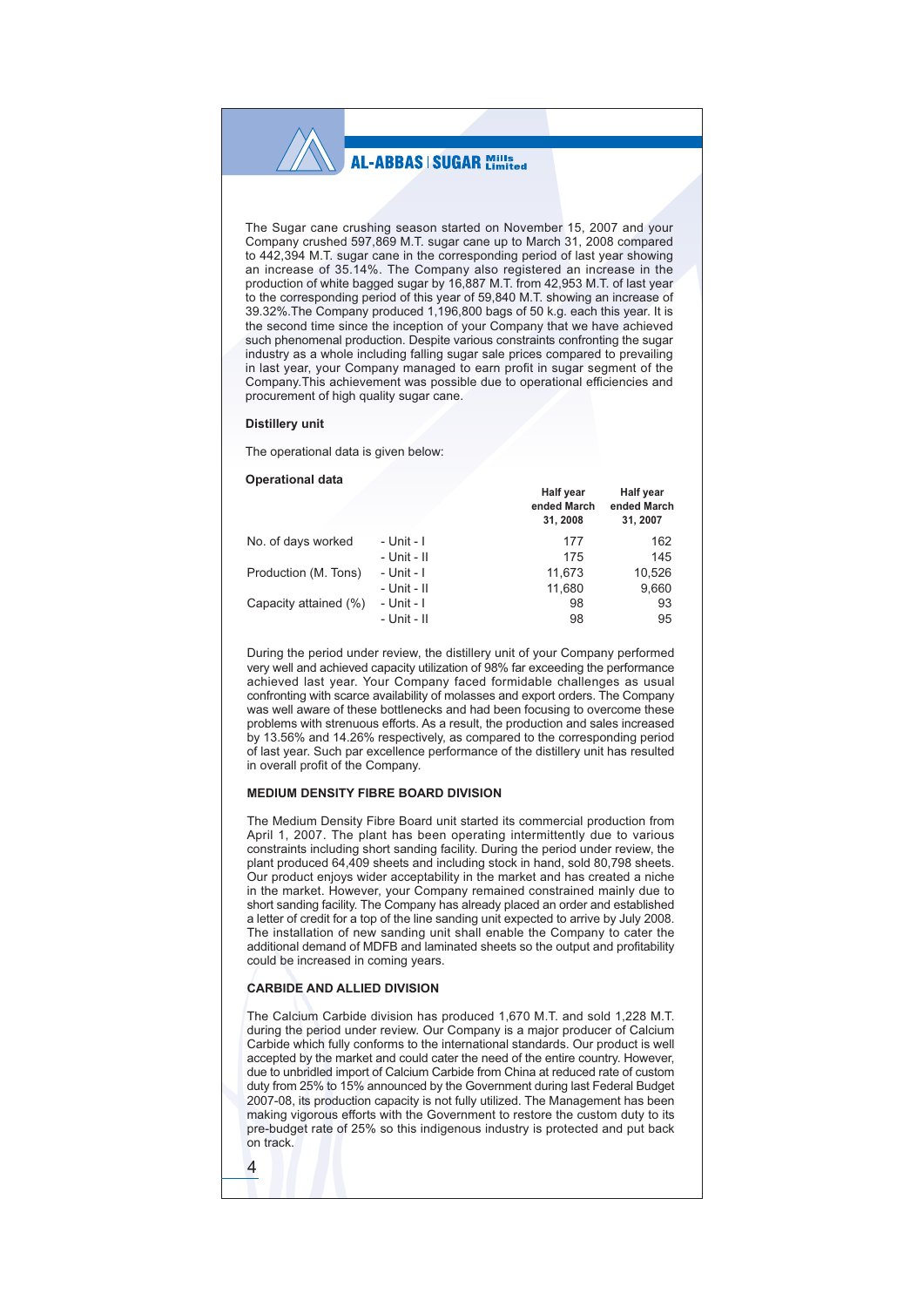### **FUTURE PROSPECTS**

Our Company has been performing well despite various adverse factors. The future outlook entirely depends on continuous availability of qualitative sugar cane and molasses at reasonable prices. However, there is a lot to be desired on the part of the Government to evolve a rational sugar policy to protect the industry. The Industry is presently passing through a serious crisis due to plummeting sugar prices caused by the availability of huge quantity of sugar imported from abroad. This is to leave huge inventory looming large at the end of current season as well.

The molasses prices are also soaring internationally and its availability to local distilleries at reasonable price remains a challenging task ahead. The Government should step in soon to restrict its unabated export to ease its availability to the local distilleries and to facilitate production of value added product for export.

The Management is striving hard to acquire both sugar cane and molasses at reasonable cost.

## **ACKNOWLEDGEMENT**

The Company strongly believes that its success is driven by the commitment and dedication of its employees. We acknowledge the contribution of each and every member of the Al-Abbas Sugar Mills Limited for significant contribution in areas of expertise. We would also like to express our thanks to the customers for their trust in our products and look forward to their continued patronage. We also thank our shareholders, banks and financial institution for their support, guidance and confidence reposed in our enterprise and stand committed to do our best to ensure full reward of their investment in the coming years. May Allah bless us in our efforts. A'meen!

On behalf of Board of Directors

 $\gamma_{mn}$ 

Karachi: May 30, 2008

#### **MUHAMMAD IQBAL USMAN** Chairman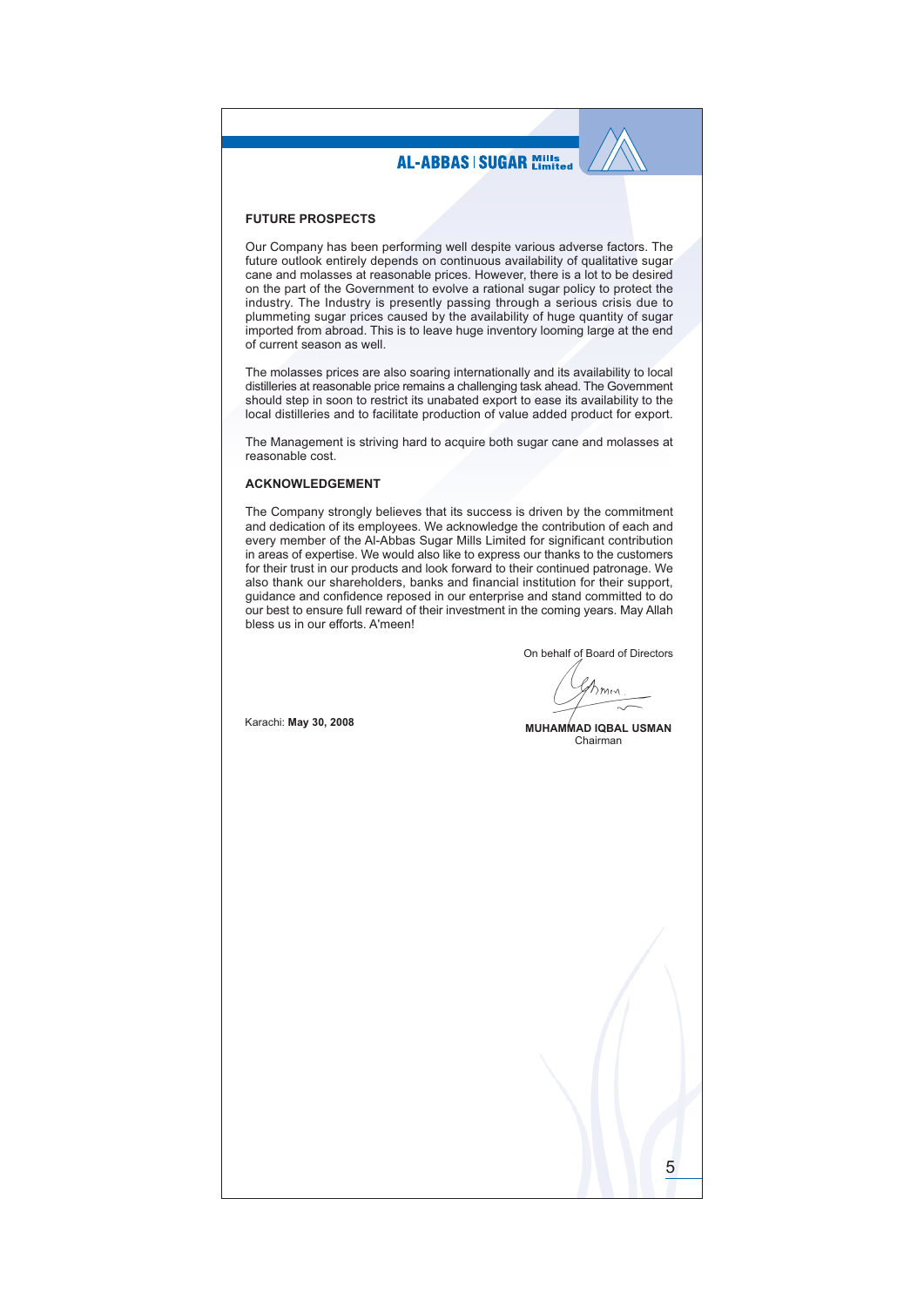

## **AUDITORS REPORT TO THE MEMBERS** ON REVIEW OF CONDENSED INTERIM FINANCIAL **INFORMATION**

#### **Introduction**

We have reviewed the accompanying condensed interim balance sheet of AL-ABBAS SUGAR MILLS LIMITED as of March 31, 2008 and the related condensed interim profit and loss account, condensed interim cash flow statement and condensed interim statement of changes in equity for the six months period then ended, together with notes forming part thereof for the half year then ended (hereinafter referred to as the financial information). Management is responsible for the preparation and presentation of this condensed interim financial information in accordance with approved accounting standards as applicable in Pakistan. Our responsibility is to express a conclusion on this condensed interim information based on our review. The figures for the quarters ended March 31, 2007 and 2008 in the accompanying condensed interim profit & loss account have not been reviewed, as we are required to review only the cumulative figures for the six months ended March 31, 2008.

#### **Scope of Review**

We conducted our review in accordance with the International Standard on Review Engagements 2410. "Review of Interim Financial Information performed by the Independent Auditor of the Entity". A review of condensed interim financial information consists of making inquiries, primarily of persons responsible for financial and accounting matters, and applying analytical and other review procedure. A review is substantially less in scope than an audit conducted in accordance with the Auditing Standards as applicable in Pakistan and consequently does not enable us to obtain assurance that we would become aware of all significant matters that might be identified in an audit. Accordingly, we do not express an audit opinion.

#### Conclusion

Based on our review, nothing has come to our attention that causes us to believe that the accompanying condensed interim financial information is not prepared, in all material respects, in accordance with the approved accounting standards as applicable in Pakistan.

Hydu Bling

Hyder Bhimji & Co. **Chartered Accountants** 

Karachi the May 30, 2008

6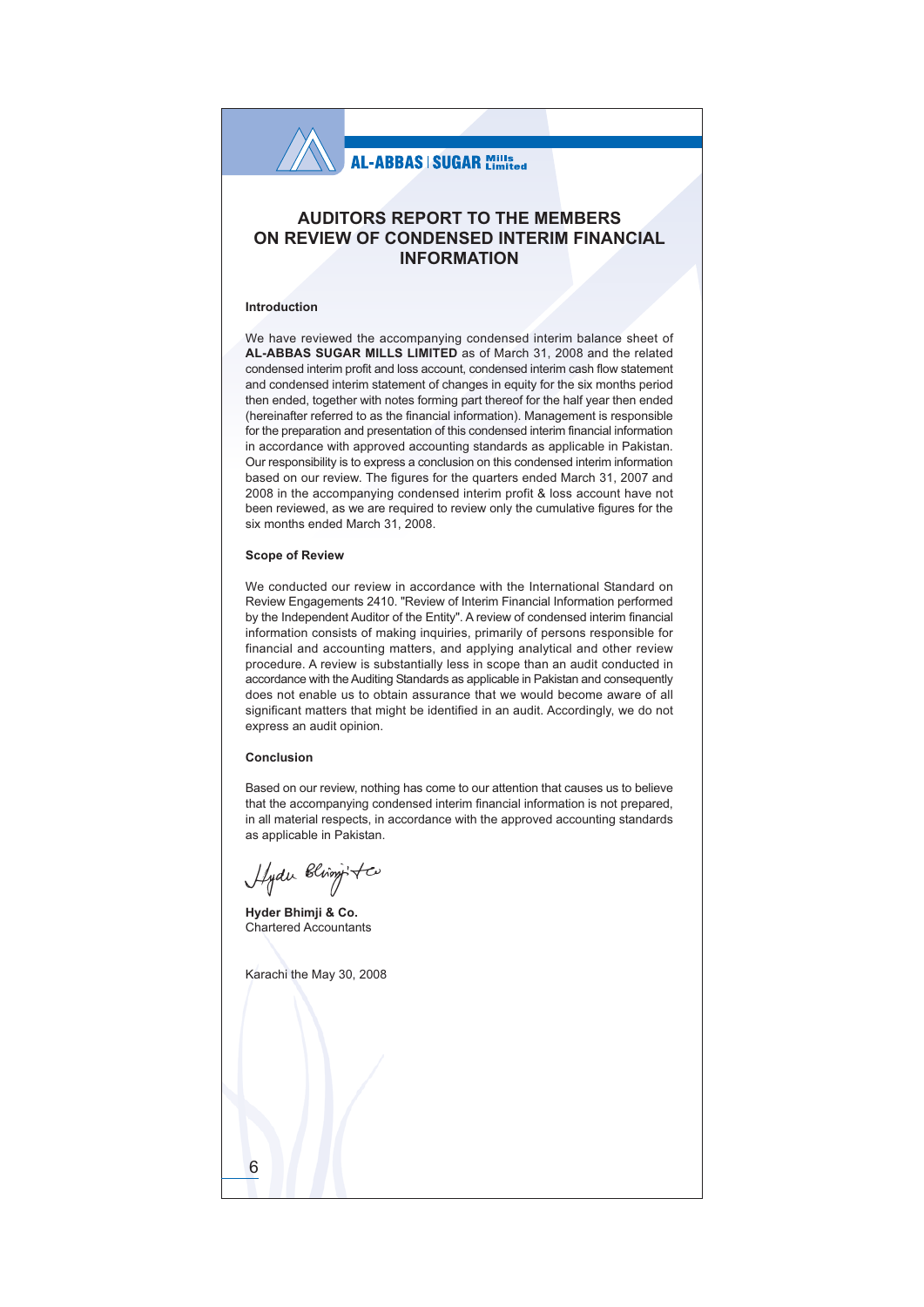# **INTERIM CONDENSED BALANCE SHEET**

**AS AT MARCH 31, 2008** 

|                                                                                                                                                                                                                                          | <b>Note</b> | marcn<br>31, 2008                                                              | <b>September</b><br>30, 2007<br>Merged                                     |
|------------------------------------------------------------------------------------------------------------------------------------------------------------------------------------------------------------------------------------------|-------------|--------------------------------------------------------------------------------|----------------------------------------------------------------------------|
| <b>NON-CURRENT ASSETS</b>                                                                                                                                                                                                                |             |                                                                                | (Rupees in thousand)                                                       |
| Property, plant and equipment<br>Intangible assets                                                                                                                                                                                       | 5           | 1,812,139<br>142                                                               | 1,855,829                                                                  |
| Long term loan and advances<br>Long term deposits                                                                                                                                                                                        |             | 5,573<br>10,462                                                                | 5,326<br>10,018                                                            |
|                                                                                                                                                                                                                                          |             | 1,828,316                                                                      | 1,871,173                                                                  |
| <b>CURRENT ASSETS</b>                                                                                                                                                                                                                    |             |                                                                                |                                                                            |
| Stores, spare parts and loose tools<br>Stock-in-trade<br>Trade debts unsecured - considered good<br>Loans and advances<br>Trade deposits and short term prepayments<br>Accrued mark-up<br>Sales Tax refundable<br>Cash and bank balances |             | 185,697<br>1,145,454<br>296,203<br>226,404<br>28,743<br>15<br>46,331<br>61,026 | 176,048<br>384,071<br>143,969<br>102,029<br>4,848<br>96<br>7,243<br>39,142 |
|                                                                                                                                                                                                                                          |             | 1,989,873                                                                      | 857,446                                                                    |
|                                                                                                                                                                                                                                          |             | 3,818,189                                                                      | 2,728,619                                                                  |
| <b>SHARE CAPITAL AND RESERVES</b>                                                                                                                                                                                                        |             |                                                                                |                                                                            |
| Authorized capital<br>17,500,000 Ordinary shares of Rs. 10 each                                                                                                                                                                          |             | 175,000                                                                        | 175,000                                                                    |
| Issued, subscribed and paid-up capital<br>Reserves<br>Unappropriated profit                                                                                                                                                              |             | 173,623<br>458,000<br>219,399                                                  | 173,623<br>458,000<br>112,122                                              |
| Shareholders' equity                                                                                                                                                                                                                     |             | 851,022                                                                        | 743,745                                                                    |
| <b>NON-CURRENT LIABILITIES</b>                                                                                                                                                                                                           |             |                                                                                |                                                                            |
| Long term financing<br>Long Term Loan from sponsors<br><b>Deferred liabilities</b>                                                                                                                                                       | 6           | 750,000<br>395,070<br>38,096                                                   | 962,371<br>93,286                                                          |
|                                                                                                                                                                                                                                          |             | 1,183,166                                                                      | 1,055,657                                                                  |
| <b>CURRENT LIABILITIES</b>                                                                                                                                                                                                               |             |                                                                                |                                                                            |
| Trade and other payables<br>Accrued mark-up<br>Short term borrowings<br>Current maturity of long term financing<br>Provision for taxation less paid                                                                                      |             | 729,505<br>41,182<br>936,191<br>55,909<br>21,214                               | 413,069<br>30,013<br>279,004<br>193,897<br>13,235                          |
| <b>CONTINGENCIES AND COMMITMENTS</b>                                                                                                                                                                                                     | 7           | 1,784,001                                                                      | 929,218                                                                    |
|                                                                                                                                                                                                                                          |             | 3,818,189                                                                      | 2,728,619                                                                  |
| The annexed notes form an integral part of these interim conder sed financial<br>information.                                                                                                                                            |             |                                                                                | аш                                                                         |
| <b>Shunaid Qureshi</b><br><b>Chief Executive</b>                                                                                                                                                                                         |             |                                                                                | <b>Asim Ghani</b><br><b>Director</b>                                       |
|                                                                                                                                                                                                                                          |             |                                                                                |                                                                            |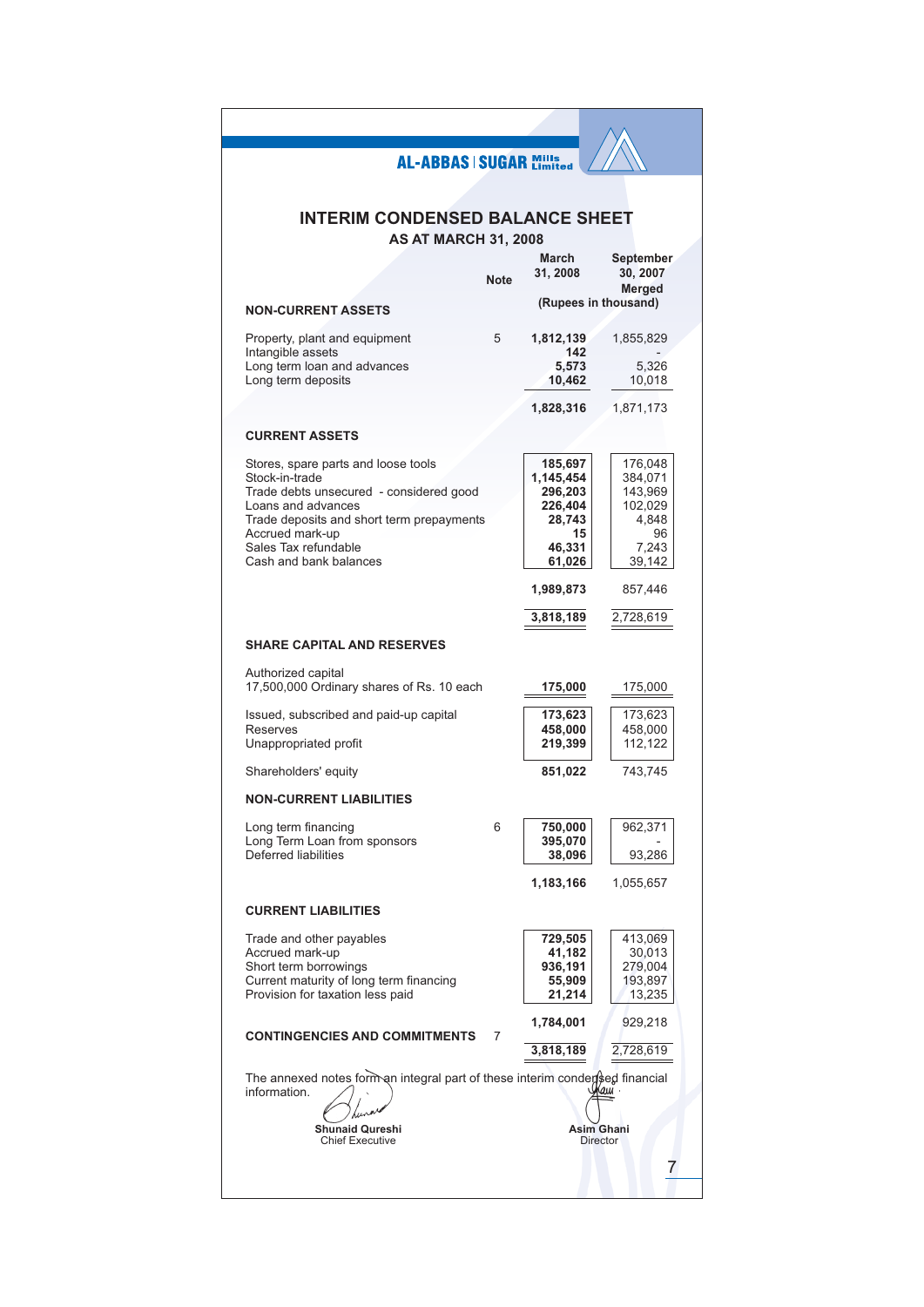## **INTERIM CONDENSED PROFIT AND LOSS ACCOUNT** FOR THE PERIOD ENDED MARCH 31, 2008

|                                    | <b>Half Year Ended</b> |             | <b>Quarter Ended</b> |            |  |
|------------------------------------|------------------------|-------------|----------------------|------------|--|
|                                    | 2008                   | 2007        | 2008                 | 2007       |  |
|                                    | (Rupees in thousand)   |             | (Rupees in thousand) |            |  |
|                                    |                        |             |                      |            |  |
| Turnover                           | 1,256,495              | 1,233,103   | 630,697              | 447,711    |  |
| Cost of sales                      | (1,042,585)            | (1,061,496) | (464, 913)           | (368, 683) |  |
|                                    |                        |             |                      |            |  |
| Gross profit                       | 213,910                | 171,607     | 165,784              | 79,028     |  |
|                                    |                        |             |                      |            |  |
| Distribution cost                  | (42, 309)              | (34, 306)   | (26, 805)            | (19, 418)  |  |
| Administrative expenses            | (35, 657)              | (25,094)    | (19, 320)            | (13, 890)  |  |
| Other operating expenses           | (7,689)                | (7, 995)    | (4, 195)             | (3,913)    |  |
|                                    |                        |             |                      |            |  |
|                                    | (85, 655)              | (67, 395)   | (50, 320)            | (37, 221)  |  |
|                                    |                        |             |                      |            |  |
|                                    | 128,255                | 104,212     | 115,464              | 41,807     |  |
|                                    |                        |             |                      |            |  |
| Finance cost                       | (79, 139)              | (20, 499)   | (38, 519)            | (12, 693)  |  |
| Other operating income             | 7,962                  | 4,591       | 4,562                | 4,115      |  |
| Profit before taxation             | 57,078                 | 88,304      | 81,507               | 33,229     |  |
|                                    |                        |             |                      |            |  |
| Taxation                           | (7,980)                | (20, 274)   | (51, 812)            | (10, 554)  |  |
|                                    |                        |             |                      |            |  |
| Profit after taxation              | 49,098                 | 68,030      | 29,695               | 22,675     |  |
|                                    |                        |             |                      |            |  |
|                                    |                        |             |                      |            |  |
| <b>Earnings per share - Rupees</b> | 2.83                   | 3.92        | 1.71                 | 1.31       |  |
|                                    |                        |             |                      |            |  |

The annexed notes form an integral part of these interim condensed financial information.

Shunaid Qureshi<br>Chief Executive

 $\delta$ 

Asim Ghani<br>Director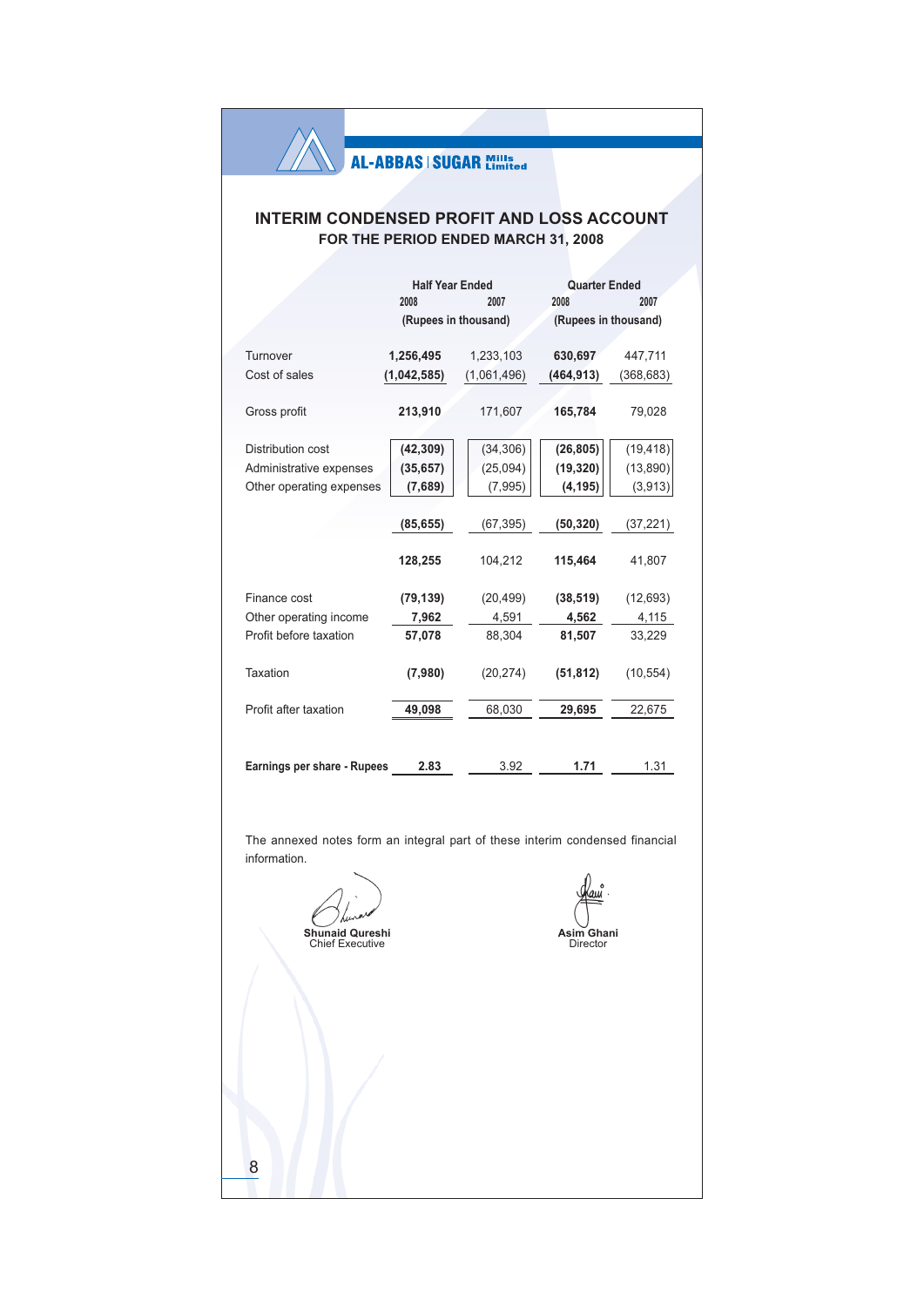|                                                                                           | <b>AL-ABBAS   SUGAR Mills</b> |                         |                         |
|-------------------------------------------------------------------------------------------|-------------------------------|-------------------------|-------------------------|
|                                                                                           |                               |                         |                         |
|                                                                                           |                               |                         |                         |
| <b>INTERIM CONDENSED CASH FLOW STATEMENT</b>                                              |                               |                         |                         |
| FOR THE PERIOD ENDED MARCH 31, 2008                                                       |                               |                         |                         |
|                                                                                           |                               | March 31,               | March 31,               |
|                                                                                           | <b>Note</b>                   | 2008                    | 2007                    |
| Cash flow from operating activities                                                       |                               |                         | (Rupees in thousand)    |
|                                                                                           |                               |                         |                         |
| Cash used in operations                                                                   | 8                             | (583, 693)              | (340, 454)              |
|                                                                                           |                               |                         |                         |
| Financial charges paid                                                                    |                               | (67, 970)               | (32, 848)               |
| Taxes paid                                                                                |                               | (12,660)                | (43, 194)               |
| Net cash used in operating activities                                                     |                               | (80, 630)<br>(664, 323) | (76, 042)<br>(416, 496) |
|                                                                                           |                               |                         |                         |
| Cash flow from investing activities                                                       |                               |                         |                         |
|                                                                                           |                               |                         |                         |
| Capital expenditure on property, plant and equipment                                      |                               | (14, 850)               | (15, 934)               |
| Intangible assets                                                                         |                               | (150)                   |                         |
| Long term loans and advances                                                              |                               | (247)                   | (1,039)                 |
| Long term deposits                                                                        |                               | (444)                   | (10)                    |
| Net cash used in investing activities                                                     |                               | (15,691)                | (16, 983)               |
|                                                                                           |                               |                         |                         |
| Cash flow from financing activities                                                       |                               |                         |                         |
| Repayment of long term financing                                                          |                               | (720, 534)              | (37, 272)               |
| Proceeds from long term financing obtained                                                |                               | 765,245                 |                         |
| Short term borrowings                                                                     |                               | 657,187                 | 463,928                 |
| Net cash from financing activities                                                        |                               | 701,898                 | 426,656                 |
|                                                                                           |                               |                         |                         |
| Net increase/(decrease) in cash and cash equivalents                                      |                               | 21,884                  | (6, 823)                |
|                                                                                           |                               |                         |                         |
| Cash and cash equivalents at beginning of the year                                        |                               | 39,142                  | 10,907                  |
|                                                                                           |                               |                         |                         |
| Cash and cash equivalents at the end of the period                                        |                               | 61,026                  | 4,084                   |
| The annexed notes form an integral part of these interim condensed financial information. |                               |                         |                         |
|                                                                                           |                               |                         |                         |
|                                                                                           |                               |                         |                         |
| naid Qureshi                                                                              |                               |                         |                         |
| Sŀ<br><b>Chief Executive</b>                                                              |                               | Asim Ghani<br>Director  |                         |
|                                                                                           |                               |                         |                         |
|                                                                                           |                               |                         |                         |
|                                                                                           |                               |                         |                         |
|                                                                                           |                               |                         |                         |
|                                                                                           |                               |                         |                         |
|                                                                                           |                               |                         |                         |
|                                                                                           |                               |                         |                         |
|                                                                                           |                               |                         |                         |
|                                                                                           |                               |                         |                         |
|                                                                                           |                               |                         | 9                       |
|                                                                                           |                               |                         |                         |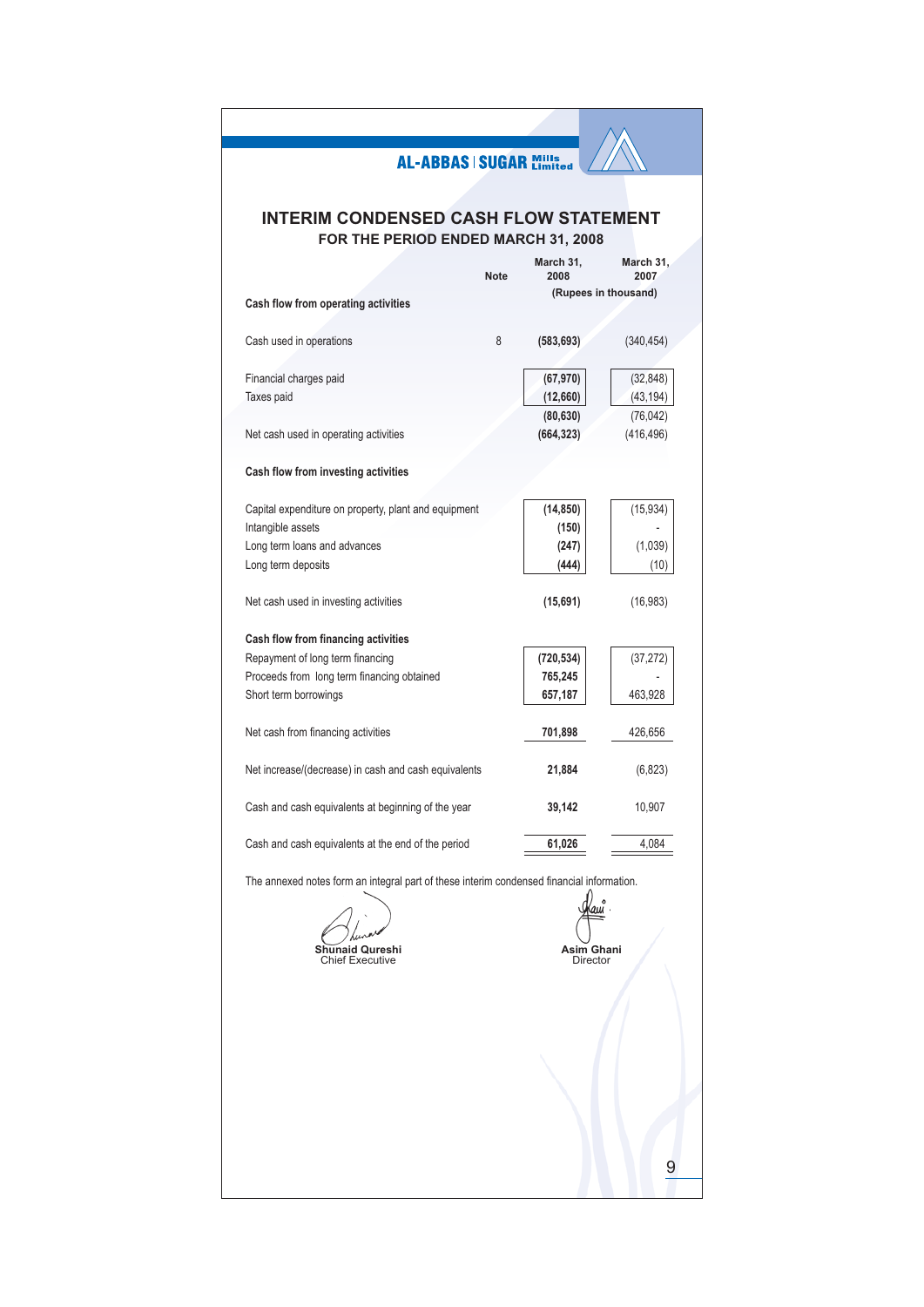## **INTERIM CONDENSED STATEMENT OF CHANGES IN EQUITY** FOR THE PERIOD ENDED MARCH 31, 2008

|                                                      |                  |                          | Revenue reserve               |         |         |  |
|------------------------------------------------------|------------------|--------------------------|-------------------------------|---------|---------|--|
|                                                      | Share<br>capital | General                  | Unappropriated<br>profit      | Total   | Total   |  |
|                                                      |                  |                          | --(Rupees in thousand) ------ |         |         |  |
| Balance as at October 01, 2006                       | 173.623          | 458,000                  | 20.784                        | 652.407 | 826.030 |  |
| Net profit for the half year ended<br>March 31, 2007 |                  | $\overline{\phantom{a}}$ | 68.030                        | 68,030  | 68.030  |  |
| Balance as at March 31, 2007                         | 173,623          | 458.000                  | 88.814                        | 546.814 | 720,437 |  |
| Balance as at October 01, 2007                       | 173,623          | 458.000                  | 170.301                       | 628.301 | 801,924 |  |
| Net profit for the half year ended<br>March 31, 2008 |                  |                          | 49.098                        | 49.098  | 49.098  |  |
| Balance as at March 31, 2008                         | 173,623          | 458.000                  | 219.399                       | 677,399 | 851.022 |  |

The annexed notes form an integral part of these interim condensed financial information.

Shunaid Qureshi<br>Chief Executive

 $10$ 

Kauî Asim Ghani<br>Director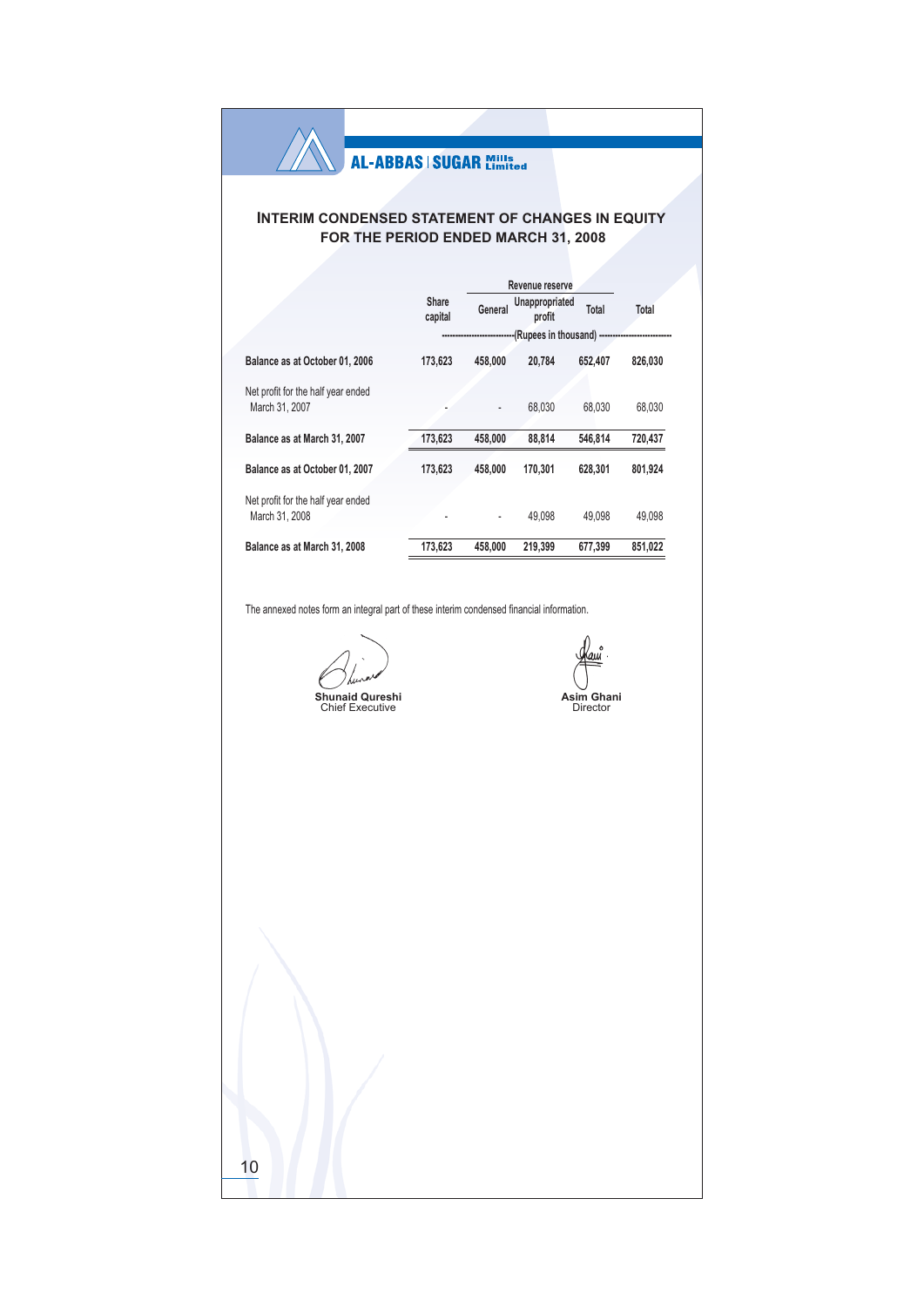|                  |                                                                                                                                                                                                                                                                                                                                                                                                                                                                                                                                                                                                                                                                                                                                                                                                                                                                                                                                                                                                                                                                                                                                                                                                                                       |                                                                 | <b>AL-ABBAS   SUGAR Mills</b>     |                                                                                                                                                                                                                                                                                                                                                                                                                                                                                                                                                                |  |  |  |  |
|------------------|---------------------------------------------------------------------------------------------------------------------------------------------------------------------------------------------------------------------------------------------------------------------------------------------------------------------------------------------------------------------------------------------------------------------------------------------------------------------------------------------------------------------------------------------------------------------------------------------------------------------------------------------------------------------------------------------------------------------------------------------------------------------------------------------------------------------------------------------------------------------------------------------------------------------------------------------------------------------------------------------------------------------------------------------------------------------------------------------------------------------------------------------------------------------------------------------------------------------------------------|-----------------------------------------------------------------|-----------------------------------|----------------------------------------------------------------------------------------------------------------------------------------------------------------------------------------------------------------------------------------------------------------------------------------------------------------------------------------------------------------------------------------------------------------------------------------------------------------------------------------------------------------------------------------------------------------|--|--|--|--|
|                  |                                                                                                                                                                                                                                                                                                                                                                                                                                                                                                                                                                                                                                                                                                                                                                                                                                                                                                                                                                                                                                                                                                                                                                                                                                       |                                                                 |                                   |                                                                                                                                                                                                                                                                                                                                                                                                                                                                                                                                                                |  |  |  |  |
|                  |                                                                                                                                                                                                                                                                                                                                                                                                                                                                                                                                                                                                                                                                                                                                                                                                                                                                                                                                                                                                                                                                                                                                                                                                                                       |                                                                 |                                   | NOTES TO THE INTERIM CONSENSED FINANCIAL INFORMATION                                                                                                                                                                                                                                                                                                                                                                                                                                                                                                           |  |  |  |  |
|                  |                                                                                                                                                                                                                                                                                                                                                                                                                                                                                                                                                                                                                                                                                                                                                                                                                                                                                                                                                                                                                                                                                                                                                                                                                                       | FOR THE PERIOD ENDED MARCH 31, 2008                             |                                   |                                                                                                                                                                                                                                                                                                                                                                                                                                                                                                                                                                |  |  |  |  |
| 1                |                                                                                                                                                                                                                                                                                                                                                                                                                                                                                                                                                                                                                                                                                                                                                                                                                                                                                                                                                                                                                                                                                                                                                                                                                                       | THE COMPANY AND ITS OPERATIONS                                  |                                   |                                                                                                                                                                                                                                                                                                                                                                                                                                                                                                                                                                |  |  |  |  |
| 1.1              |                                                                                                                                                                                                                                                                                                                                                                                                                                                                                                                                                                                                                                                                                                                                                                                                                                                                                                                                                                                                                                                                                                                                                                                                                                       |                                                                 |                                   | Al-Abbas Sugar Mills Limited (AASML) was incorporated in Pakistan on May<br>2, 1991 as a public limited company. The Company's shares are quoted on<br>the Karachi Stock Exchange. The registered office of the Company is situated<br>at Karachi. The Company carry out the business of following divisions.                                                                                                                                                                                                                                                  |  |  |  |  |
|                  | <b>Division</b>                                                                                                                                                                                                                                                                                                                                                                                                                                                                                                                                                                                                                                                                                                                                                                                                                                                                                                                                                                                                                                                                                                                                                                                                                       | Principal<br>Activities                                         | <b>Location of</b><br>undertaking | <b>Commencement of</b><br>commercial<br>production                                                                                                                                                                                                                                                                                                                                                                                                                                                                                                             |  |  |  |  |
| 1                | Sugar                                                                                                                                                                                                                                                                                                                                                                                                                                                                                                                                                                                                                                                                                                                                                                                                                                                                                                                                                                                                                                                                                                                                                                                                                                 | Manufacturing<br>and sale of<br>sugar                           | Mirwah<br>Gorchani,<br>Mirpurkhas | December 15, 1993                                                                                                                                                                                                                                                                                                                                                                                                                                                                                                                                              |  |  |  |  |
| 2                | Distillery                                                                                                                                                                                                                                                                                                                                                                                                                                                                                                                                                                                                                                                                                                                                                                                                                                                                                                                                                                                                                                                                                                                                                                                                                            | Manufacturing<br>and sale of<br>industrial<br>alcohol           | Mirwah<br>Gorchani,<br>Mirpurkhas | Unit I: August 20, 2000<br>Unit II: January 23,<br>2004                                                                                                                                                                                                                                                                                                                                                                                                                                                                                                        |  |  |  |  |
| 3                | Calcium<br>Carbide<br>and others                                                                                                                                                                                                                                                                                                                                                                                                                                                                                                                                                                                                                                                                                                                                                                                                                                                                                                                                                                                                                                                                                                                                                                                                      | Manufacturing<br>and sales of<br>Calcium Carbide<br>and Alloys  | Dhabeji, Thatta.                  | November 1, 2006                                                                                                                                                                                                                                                                                                                                                                                                                                                                                                                                               |  |  |  |  |
| 4                | Medium<br>Density<br>Fiber Board                                                                                                                                                                                                                                                                                                                                                                                                                                                                                                                                                                                                                                                                                                                                                                                                                                                                                                                                                                                                                                                                                                                                                                                                      | Manufacturing<br>and sales of<br>Medium Density<br>Fiber Board. | Dhabeji, Thatta.                  | April, 1st 2007                                                                                                                                                                                                                                                                                                                                                                                                                                                                                                                                                |  |  |  |  |
| 1.2 <sub>1</sub> | The Boards of Directors of the Company and Al-Abbas Industries Limited<br>(AAIL), in their separate meetings approved a Scheme of Arrangement (the<br>Scheme) in terms of sections 284-287 of the Companies Ordinance, 1984 (the<br>Ordinance) for the amalgamation of AAIL with and into Company with effect<br>from April 1, 2007 (effective date). The Scheme was approved by the<br>shareholders of the Company and AAIL in their separate extra-ordinary general<br>meetings held on November 14, 2007. The Company and AAIL has filed the<br>proceeding of the separate Extra-ordinary meeting for sanctioning the Scheme<br>to the Honorable High Court of Sindh at Karachi and the Court has issued the<br>Order sanctioning the Scheme. The Certified True Copy of the Court Order<br>has been filed with Securities and Exchange Commission of Pakistan on<br>January 30, 2008. Pursuant to Court Order the AAIL has been amalgamated<br>with the Company with effect from April 1, 2007. The financial statements for<br>the year ended September 30, 2007 has now been prepared by incorporating<br>the assets and liabilities of the then AAIL at fair value prevailing on the date<br>of merger which is April 1, 2007. |                                                                 |                                   |                                                                                                                                                                                                                                                                                                                                                                                                                                                                                                                                                                |  |  |  |  |
|                  |                                                                                                                                                                                                                                                                                                                                                                                                                                                                                                                                                                                                                                                                                                                                                                                                                                                                                                                                                                                                                                                                                                                                                                                                                                       |                                                                 |                                   | The fair values of the property, plant and equipment has been determined by<br>M/s Sipra & Company (Private) Limited approved valuer on the panel of valuers<br>approved by the Pakistan Bankers Association, vide their report dated January<br>15, 2008. The Company has adopted acquisition method for the purpose of<br>merger of financial statements of AAIL. Therefore the corresponding figures<br>have been disclosed in these interim condensed financial information based<br>on merged financial statements for the year ended September 30, 2007. |  |  |  |  |
| $\overline{2}$   | <b>BASIS OF PREPARATION</b>                                                                                                                                                                                                                                                                                                                                                                                                                                                                                                                                                                                                                                                                                                                                                                                                                                                                                                                                                                                                                                                                                                                                                                                                           |                                                                 |                                   |                                                                                                                                                                                                                                                                                                                                                                                                                                                                                                                                                                |  |  |  |  |
|                  |                                                                                                                                                                                                                                                                                                                                                                                                                                                                                                                                                                                                                                                                                                                                                                                                                                                                                                                                                                                                                                                                                                                                                                                                                                       |                                                                 |                                   | These Interim Condensed Financial Information have been prepared in<br>accordance with the requirements of the International Accounting Standards<br>34 "Interim Financial Reporting" and are submitted to the shareholders as<br>required by Section245 of the Companies Ordinance, 1984.                                                                                                                                                                                                                                                                     |  |  |  |  |

#### $\mathbf 3$ **ACCOUNTING POLICIES**

The accounting policies adopted for the preparation of these Interim Condensed<br>Financial Information are the same as those applied in the preparation of<br>preceding annual published financial statements of the Company for th

#### **SEASONAL PRODUCTION**  $\overline{\mathbf{4}}$

Due to the seasonal availability of sugarcane, the manufacturing of sugar is carried out during the period of availability of sugarcane and cost incurred/accrued up to the reporting date have been accounted for. Accordingl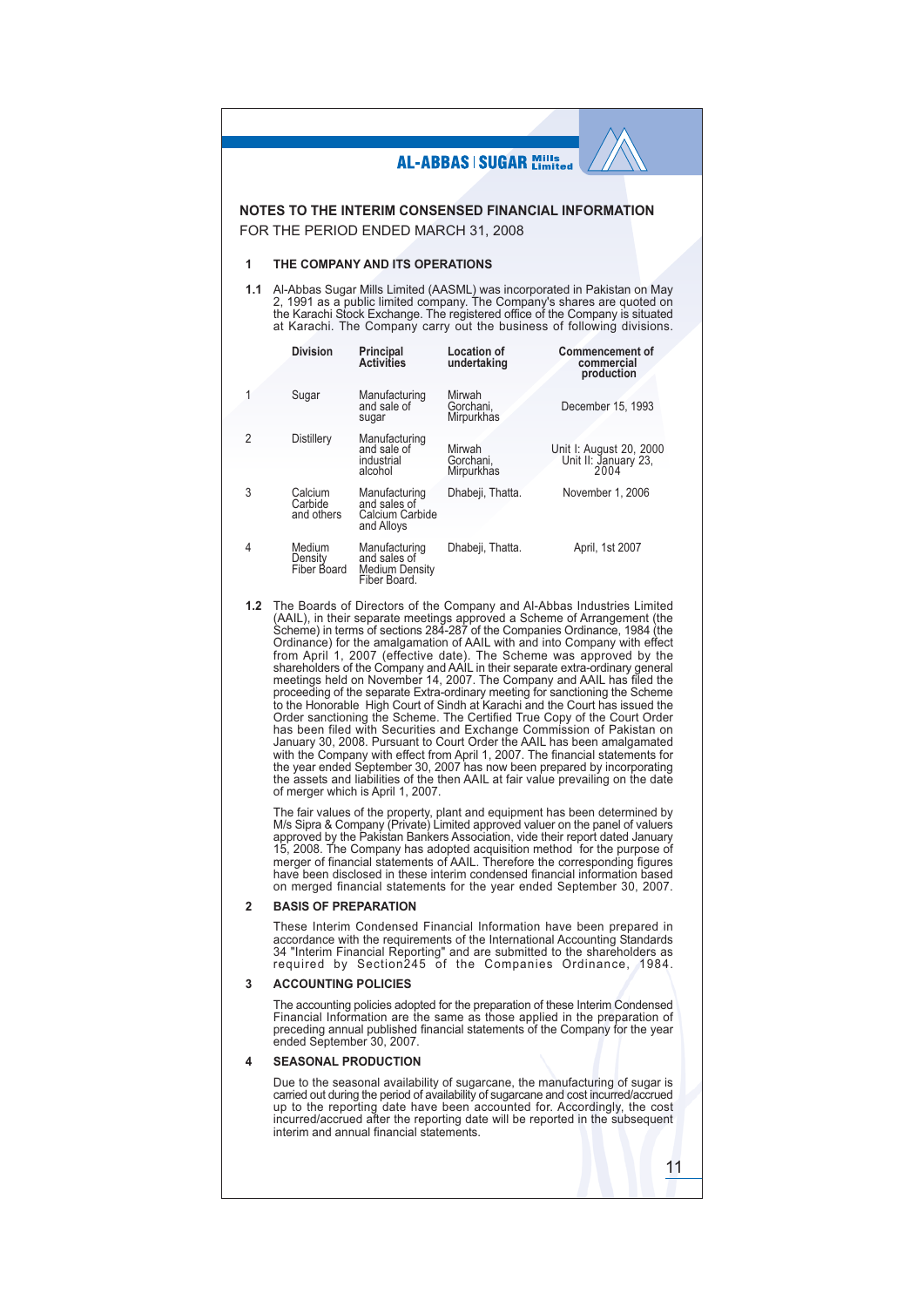|     | <b>AL-ABBAS   SUGAR Mills</b>                                                                                                                                                                                                                                                                                                                                                                                                                                                                                                                                                    |                                                                               |                                                              |
|-----|----------------------------------------------------------------------------------------------------------------------------------------------------------------------------------------------------------------------------------------------------------------------------------------------------------------------------------------------------------------------------------------------------------------------------------------------------------------------------------------------------------------------------------------------------------------------------------|-------------------------------------------------------------------------------|--------------------------------------------------------------|
|     |                                                                                                                                                                                                                                                                                                                                                                                                                                                                                                                                                                                  |                                                                               |                                                              |
|     |                                                                                                                                                                                                                                                                                                                                                                                                                                                                                                                                                                                  | March 31,<br>2008                                                             | March 31,<br>2007                                            |
|     |                                                                                                                                                                                                                                                                                                                                                                                                                                                                                                                                                                                  |                                                                               | (Rupees in thousand)<br><b>Addition</b>                      |
| 5   | <b>PROPERTY, PLANT AND EQUIPMENT</b>                                                                                                                                                                                                                                                                                                                                                                                                                                                                                                                                             |                                                                               |                                                              |
| 5.1 | Tangible assets - Operating                                                                                                                                                                                                                                                                                                                                                                                                                                                                                                                                                      |                                                                               |                                                              |
|     | Non factory building<br>Plant and machinery<br>Office equipment<br>Furniture, fixture and others<br>Motor Vehicles                                                                                                                                                                                                                                                                                                                                                                                                                                                               | 2,167<br>891<br>153<br>400                                                    | 289<br>781<br>1,179<br>179<br>414                            |
|     |                                                                                                                                                                                                                                                                                                                                                                                                                                                                                                                                                                                  | 3,611                                                                         | 2,842                                                        |
| 6   | <b>LONG TERM FINANCING</b>                                                                                                                                                                                                                                                                                                                                                                                                                                                                                                                                                       |                                                                               |                                                              |
|     | This includes privately placed Term Finance Certificates (TFCs) issued by the Company<br>to Allied Bank Limited aggregating to Rs. 750.00 million and having a face value of<br>Rs.5,000 each. The TFCs carry markup at the rate of 6 months KIBOR + 1.75% per<br>annum. Principal amount is repayable in 10 equal semi-annual installment of Rs.75<br>million each commencing from May 2009. The TFCs are due to be redeemed latest by<br>November 2015. The TFCs are secured against first pari passu hypothecation charge<br>on all present and future assets of the Company. |                                                                               |                                                              |
| 7   | <b>CONTINGENCIES AND COMMITMENTS</b>                                                                                                                                                                                                                                                                                                                                                                                                                                                                                                                                             |                                                                               |                                                              |
|     | 7.1 Contingencies                                                                                                                                                                                                                                                                                                                                                                                                                                                                                                                                                                |                                                                               |                                                              |
|     | There has been no change in contingencies since the last audited financial statements<br>for the year ended September 30, 2007.                                                                                                                                                                                                                                                                                                                                                                                                                                                  |                                                                               |                                                              |
|     | 7.2 Commitments                                                                                                                                                                                                                                                                                                                                                                                                                                                                                                                                                                  |                                                                               |                                                              |
|     | The commitments as on the balance sheet date under open letter of credit is Nil<br>(September 30, 2007 : Rs. 12 million.)                                                                                                                                                                                                                                                                                                                                                                                                                                                        |                                                                               |                                                              |
| 8   | <b>CASH USED IN OPERATIONS</b>                                                                                                                                                                                                                                                                                                                                                                                                                                                                                                                                                   |                                                                               |                                                              |
|     | Profit before taxation                                                                                                                                                                                                                                                                                                                                                                                                                                                                                                                                                           | 57,078                                                                        | 88,304                                                       |
|     | Adjustment for:<br>Depreciation<br>Amortization of intangible assets<br>Provision for slow moving items and obsolescence<br>Finance cost<br>Deferred liabilities - Market Committee Fee                                                                                                                                                                                                                                                                                                                                                                                          | 58,540<br>8<br>79,139<br>2,989<br>140,676                                     | 31,835<br>100<br>1,000<br>20,499<br>2,212<br>55,646          |
|     | Operating profit before working capital changes                                                                                                                                                                                                                                                                                                                                                                                                                                                                                                                                  | 197,754                                                                       | 143,950                                                      |
|     | Changes in working capital:                                                                                                                                                                                                                                                                                                                                                                                                                                                                                                                                                      |                                                                               |                                                              |
|     | (Increase)/ decrease in current assets                                                                                                                                                                                                                                                                                                                                                                                                                                                                                                                                           |                                                                               |                                                              |
|     | Stores, spare parts and loose tools<br>Stock-in-trade<br>Trade debts<br>Loans and advances<br>Trade deposits and short term prepayments<br>Accrued mark-up<br>Tax refund due from Government                                                                                                                                                                                                                                                                                                                                                                                     | (9,649)<br>(761,383)<br>(152,234)<br>(111,715)<br>(23, 895)<br>81<br>(39,088) | (3, 311)<br>(487, 325)<br>33,204<br>(35, 818)<br>7,203<br>85 |
|     |                                                                                                                                                                                                                                                                                                                                                                                                                                                                                                                                                                                  | (1,097,883)                                                                   | (485, 962)                                                   |
|     | Increase in trade and other payables                                                                                                                                                                                                                                                                                                                                                                                                                                                                                                                                             | 316,436                                                                       | 1,558                                                        |
|     | Cash used in operations                                                                                                                                                                                                                                                                                                                                                                                                                                                                                                                                                          | (583, 693)                                                                    | (340, 454)                                                   |
|     |                                                                                                                                                                                                                                                                                                                                                                                                                                                                                                                                                                                  |                                                                               |                                                              |
| 12  |                                                                                                                                                                                                                                                                                                                                                                                                                                                                                                                                                                                  |                                                                               |                                                              |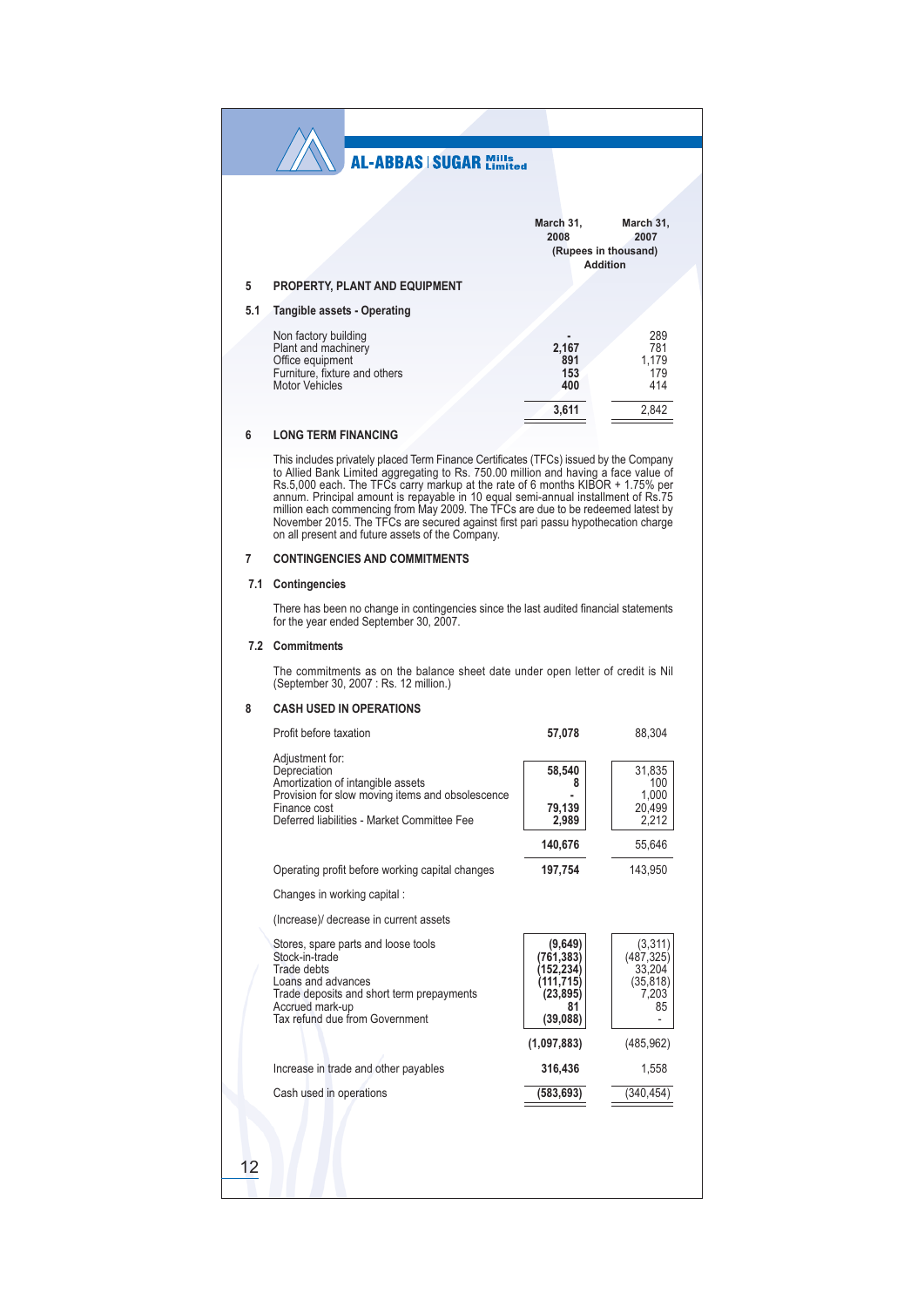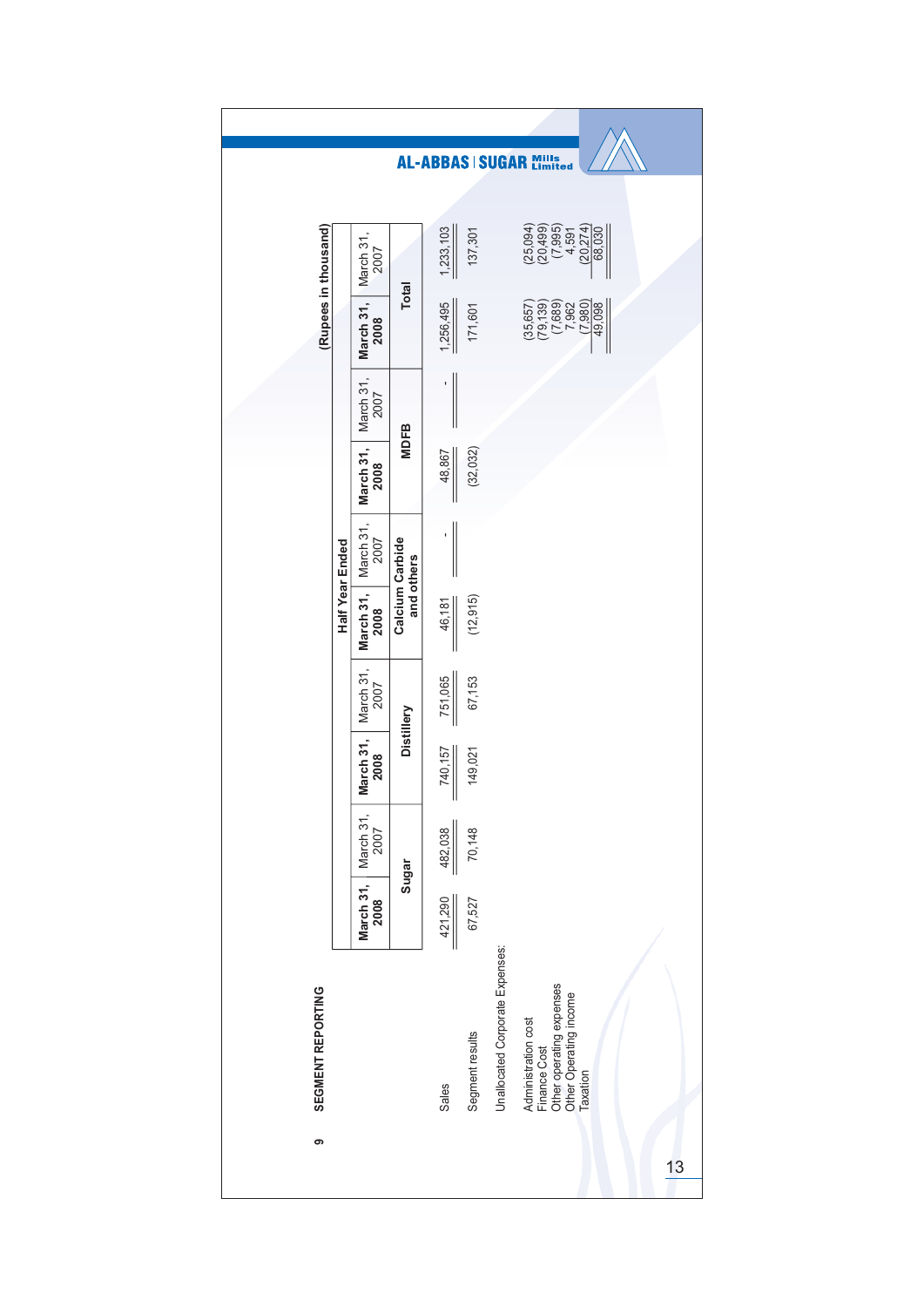|    |                      |                                                                        |                               | <b>AL-ABBAS SUGAR</b> |                 |                                        | Mills<br>Limited                           |                          |                        |                     |
|----|----------------------|------------------------------------------------------------------------|-------------------------------|-----------------------|-----------------|----------------------------------------|--------------------------------------------|--------------------------|------------------------|---------------------|
|    |                      |                                                                        |                               |                       |                 |                                        |                                            |                          |                        |                     |
|    | (Rupees in thousand) | March 31,<br>2007                                                      |                               | 447,711               | 59,610          |                                        | (13, 890)<br>(12, 693)                     | (3,913)                  | 4,115                  | (10, 554)<br>22,675 |
|    |                      | March 31,<br>2008                                                      | <b>Total</b>                  | 630,697               | 138,979         |                                        | (19, 320)<br>(38,519)                      | (4, 195)                 | 4,562                  | (51, 812)<br>29,695 |
|    |                      | March 31,<br>2007                                                      | <b>MDFB</b>                   |                       |                 |                                        |                                            |                          |                        |                     |
|    |                      | March 31,<br>2008                                                      |                               | 17,973                | 15,187          |                                        |                                            |                          |                        |                     |
|    | Quarter Ended        | $\begin{array}{ l} \hline \text{March 31}, \\ \hline 2007 \end{array}$ | Calcium Carbide<br>and others |                       | ı               |                                        |                                            |                          |                        |                     |
|    |                      | March 31,<br>2008                                                      |                               | 15,362                | (12, 740)       |                                        |                                            |                          |                        |                     |
|    |                      | March 31, March 31,<br>2007                                            | Distillery                    | 367,047               | 23,162          |                                        |                                            |                          |                        |                     |
|    |                      | 2008                                                                   |                               | 433,704               | 72,547          |                                        |                                            |                          |                        |                     |
|    |                      | March 31,<br>2007                                                      | Sugar                         | 80,664                | 36,448          |                                        |                                            |                          |                        |                     |
|    |                      | March 31,<br>2008                                                      |                               | 163,658               | 63,985          |                                        |                                            |                          |                        |                     |
| 14 |                      |                                                                        |                               | Sales                 | Segment results | <b>Unallocated Corporate Expenses:</b> | Administration cost<br><b>Finance Cost</b> | Other operating expenses | Other Operating income | Taxation            |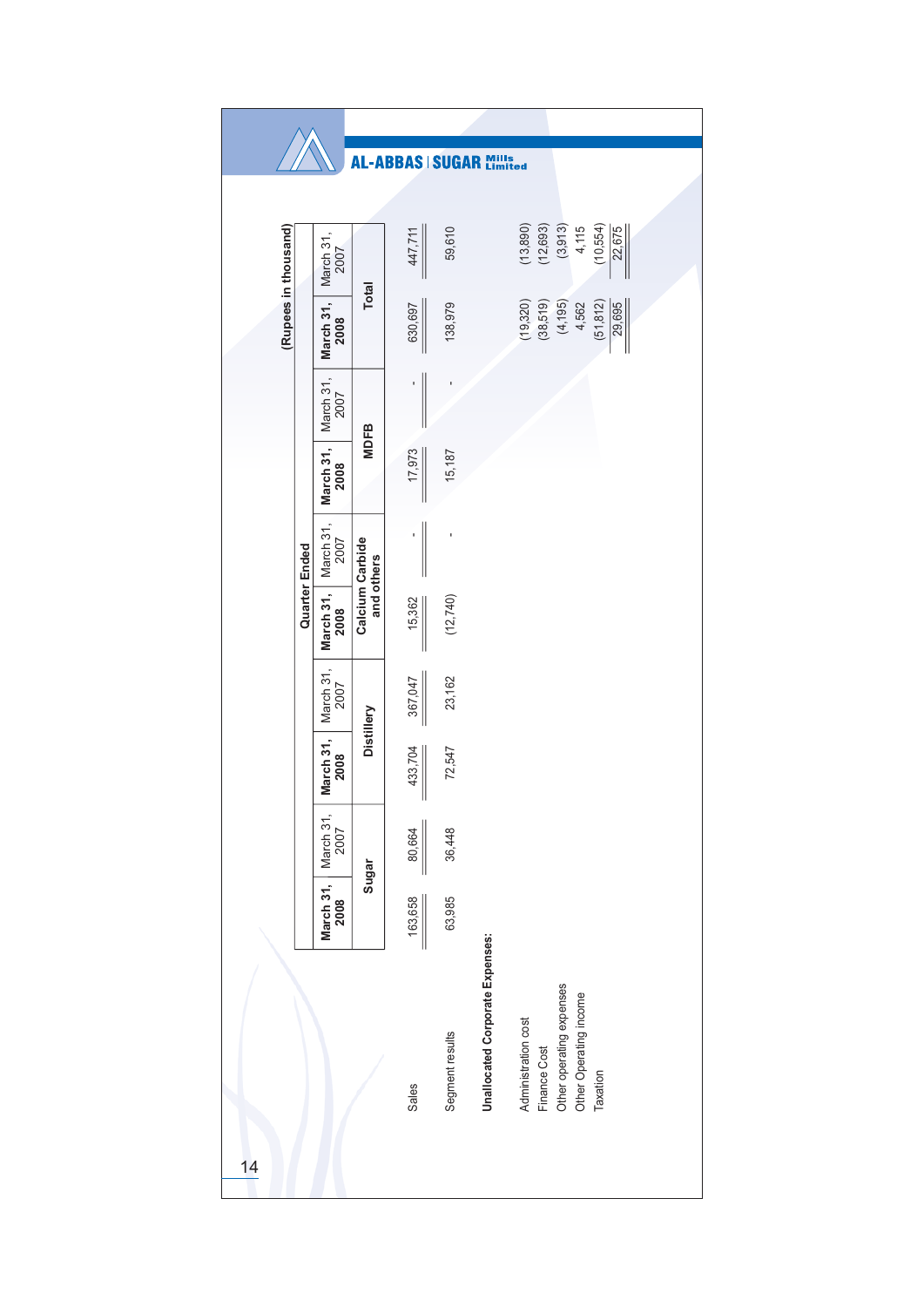|                      |                 |                   |                               | AL-ABBAS   SUGAR Mills                       |                                                        |                                                        |              |    |
|----------------------|-----------------|-------------------|-------------------------------|----------------------------------------------|--------------------------------------------------------|--------------------------------------------------------|--------------|----|
|                      |                 |                   |                               |                                              |                                                        |                                                        |              |    |
| (Rupees in thousand) |                 | March 31,<br>2007 |                               | $\frac{2,043,112}{2,728,619}$<br>685,507     | 164,428<br>1,820,446<br>1,984,874                      | 15,934                                                 | 31,835       |    |
|                      |                 | March 31,<br>2008 | <b>Total</b>                  | 1,573,994<br>2,244,195<br>3,818,189          | $\frac{2,681,450}{2,967,167}$<br>285,717               | 14,850                                                 | 58,540       |    |
|                      |                 | March 31,<br>2007 |                               |                                              |                                                        |                                                        |              |    |
|                      |                 | March 31,<br>2008 | <b>MDFB</b>                   | 373,009                                      | 15,320                                                 |                                                        | 10,075       |    |
|                      | Half Year Ended | March 31,<br>2007 |                               |                                              |                                                        |                                                        | I            |    |
|                      |                 | March 31,<br>2008 | Calcium Carbide<br>and others | 546,709                                      | 19,725                                                 |                                                        | 14,397       |    |
|                      |                 | March 31,<br>2007 |                               | 338,144                                      | 4,534                                                  |                                                        | 17,412       |    |
|                      |                 | March 31,<br>2008 | Distillery                    | 322,708                                      | 6,912                                                  |                                                        | 16,617       |    |
|                      |                 | March 31,<br>2007 |                               | 347,363                                      | 159,894                                                |                                                        | 14,423       |    |
|                      |                 | March 31,<br>2008 | Sugar                         | 331,568                                      | 243,760                                                |                                                        | 17,451       |    |
|                      |                 |                   |                               | Segment assets<br>Unallocated segment assets | Segment liabilities<br>Unallocated segment liabilities | Capital expenditure<br>Unallocated capital expenditure | Depreciation |    |
|                      |                 |                   |                               | $\overline{9}$ .                             | 9.2                                                    | $9.\overline{3}$                                       | 9.4          | 15 |